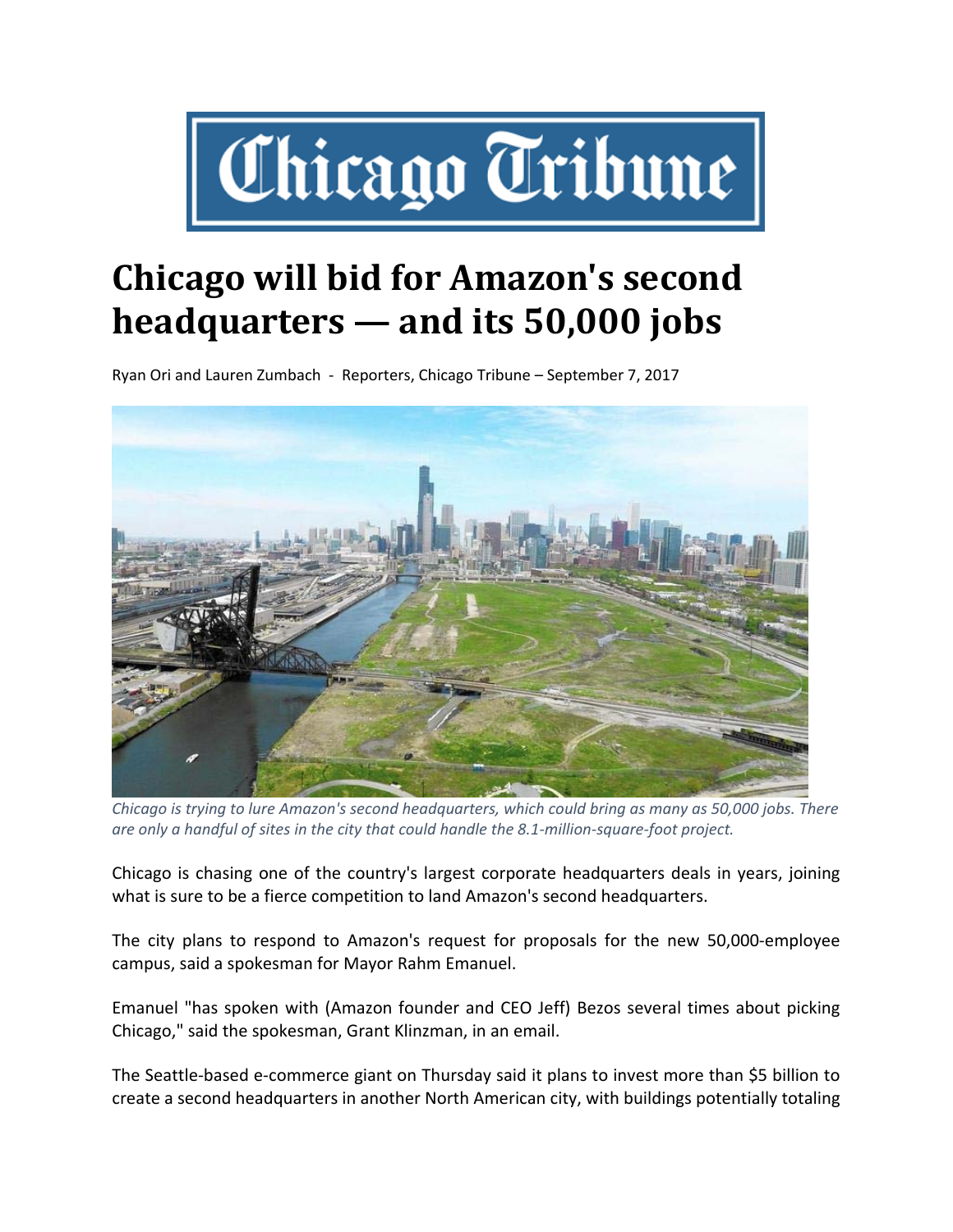more than 8 million square feet and creating 50,000 jobs over the next 10 to 15 years. The positions will pay an average of more than \$100,000 annually, Amazon said.

Amazon said "HQ2" will serve as a second headquarters of equal importance to its current 33‐ building, 8.1 million‐square‐foot Seattle campus.

"This is the Cadillac of corporate headquarters," said John H. Boyd, principal of The Boyd Co., a Princeton, N.J.‐based corporate site selection consultancy. "This is the white‐collar project of the decade," Boyd added.

One advantage for Chicago is the availability of viable development sites. Within North America's most densely populated cities, there are relatively few big, well-located sites that could accommodate Amazon's vision.

Chicago candidates could include almost 60 acres of riverfront land developer Sterling Bay has been assembling on the North Side — which includes the former A. Finkl & Sons steel plant site — and Related Midwest's vacant, 62‐acre parcel along the river in the South Loop. Both developers already are drawing up multibillion‐dollar developments of those sites.

Another large, mostly vacant site is the 49‐acre former Michael Reese Hospital property in Bronzeville, which had once been proposed as the Olympic village as part of Chicago's bid for the 2016 Summer Games. A group of developers, including Draper & Kramer and Farpoint Development, has been chosen by the city to redevelop the site south of McCormick Place.

One existing building that could be proposed is the former old main post office along the river and Congress Parkway. The long-vacant, hulking structure is only about one-third the size of Amazon's eventual requirement, but the property includes land that could be developed with additional buildings. New York‐based developer 601W Cos. already has begun extensive construction work as it seeks office and retail tenants.

In pursuing Amazon, Emanuel is trying to build momentum of recent years in which the city has lured headquarters from the suburbs and from out of state. Chicago's list of recent or planned relocations includes McDonald's, Kraft Heinz, Conagra Brands, Archer Daniels Midland, Motorola Mobility, Hillshire Brands, Beam Suntory, Gogo and Motorola Solutions.

HQ2 is in an entirely different realm, though, because of the combination of the sheer size of the deal and Amazon's standing as one of the world's most ubiquitous brands.

Consider, by comparison, Motorola Mobility's move to more than 600,000 square feet in the Merchandise Mart in 2014. Then‐parent company Google's decision to move Motorola Mobility downtown from Libertyville remains among the largest new office leases in downtown Chicago of the 21st century, and one of the largest shifts of jobs within the area in decades. That deal brought about 2,000 jobs to Chicago, about 4 percent of Amazon's eventual HQ2 total.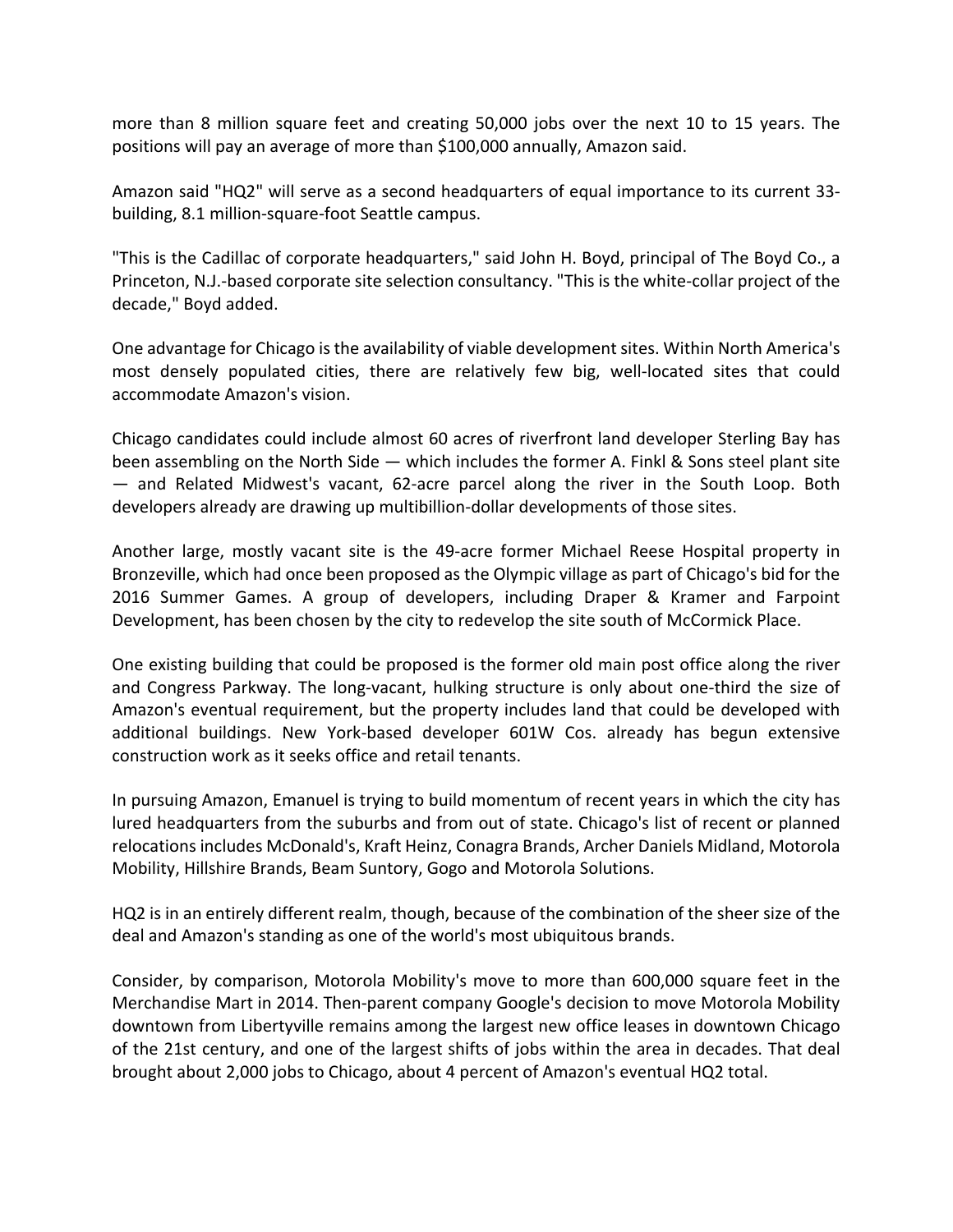Amazon's list of suitors is likely to be long, and other cities and states are likely to offer generous incentive packages that will be difficult for fiscally challenged Chicago and Illinois to match. "The initial cost and ongoing cost of doing business are critical decision drivers," the company said in a description of the search process.



The highly public manner in which Amazon announced its search for a second headquarters suggests the company will place a high value on the incentive packages, said Ron Starner, executive vice president at Atlanta‐based Conway, a corporate expansion and relocation consultancy that publishes Site Selection Magazine.

"They've grabbed a giant bullhorn and announced to the world, 'We want to maximize incentives,'" he said.

Illinois Gov. Bruce Rauner recently said he plans to sign a bill to extend the state's corporate tax incentive program, EDGE — short for Economic Development for a Growing Economy — after it expired in May.

Sarah Schwartz, marketing and communications manager at Intersect Illinois, the state's nonprofit economic development arm, declined to comment on the Amazon project, but said the state "has a wonderful relationship with Amazon" and "plans to pursue any project that could benefit Illinois and its people."

Experts cite the state's political dysfunction, pension liabilities and taxes as key shortcomings in attracting big employers.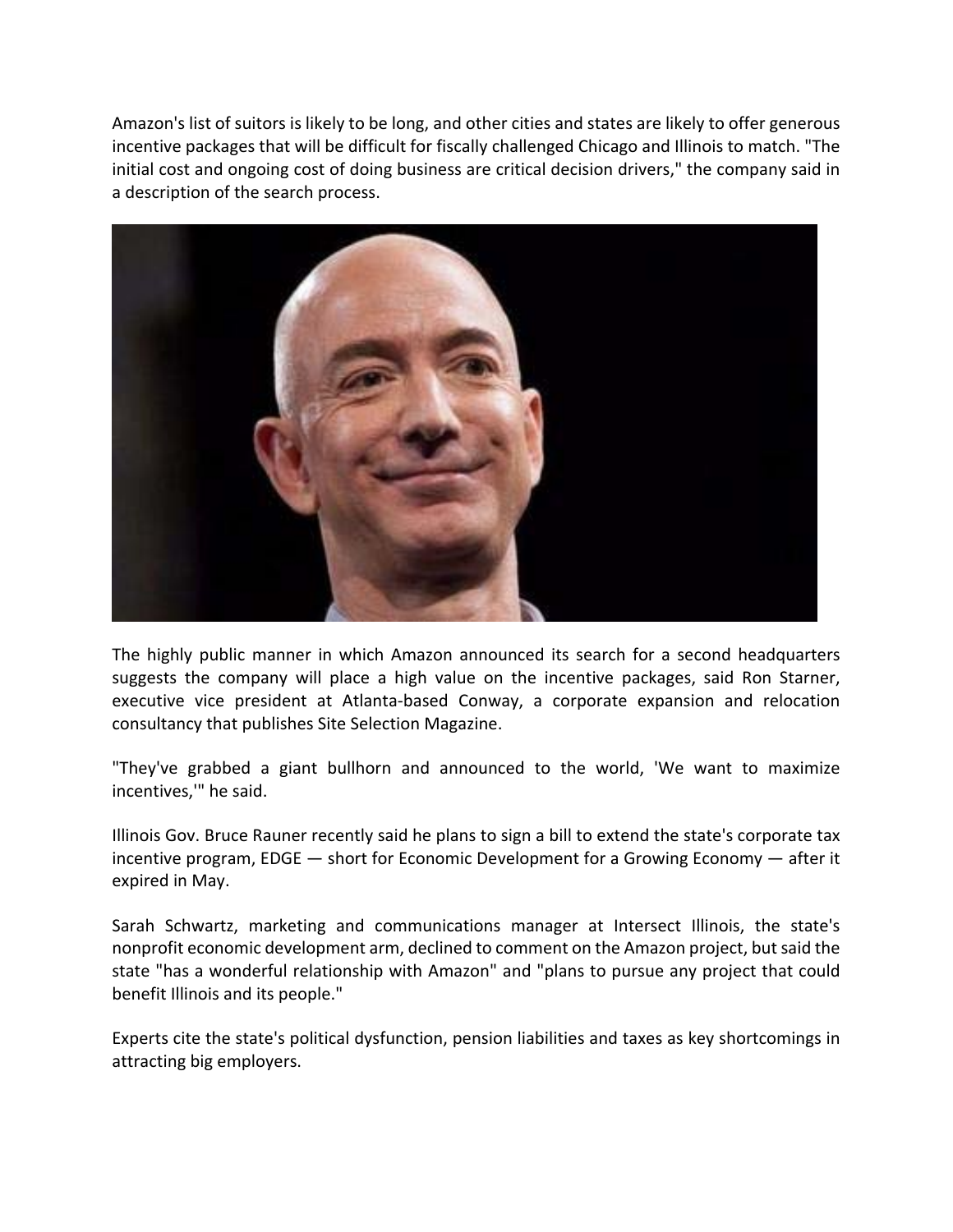

*Chicago will bid for Amazon's second corporate headquarters in North America, a project that could bring as many as 50,000 high‐paying jobs. The Seattle company's Sunnyvale, Calif., offices are pictured here.*

Yet Chicago remains a low-cost alternative to many coastal cities when it comes to expenses such as wages and real estate costs.

Amazon "is going to follow the money," said James Shein, professor of strategy at Northwestern University's Kellogg School of Management.

But incentives aren't the only factor. Corporations tend to relocate where their top executives want to live, Shein said. "The living style is excellent here, and that's critical," he said.

The company didn't name any potential locations, saying only that it will consider urban or suburban locations in metropolitan areas of at least 1 million people in a "stable and businessfriendly environment."

Amazon said it will consider sites in and around urban areas with access to international airports, major highways and public transportation. The description matches technology centers such as San Francisco and Silicon Valley, major cities such as New York, Chicago, Los Angeles, Toronto and a large number of other metro areas in North America.

"We expect HQ2 to be a full equal to our Seattle headquarters," Bezos said in a news release. "Amazon HQ2 will bring billions of dollars of up-front and ongoing investments, and tens of thousands of high‐paying jobs. We're excited to find a second home."